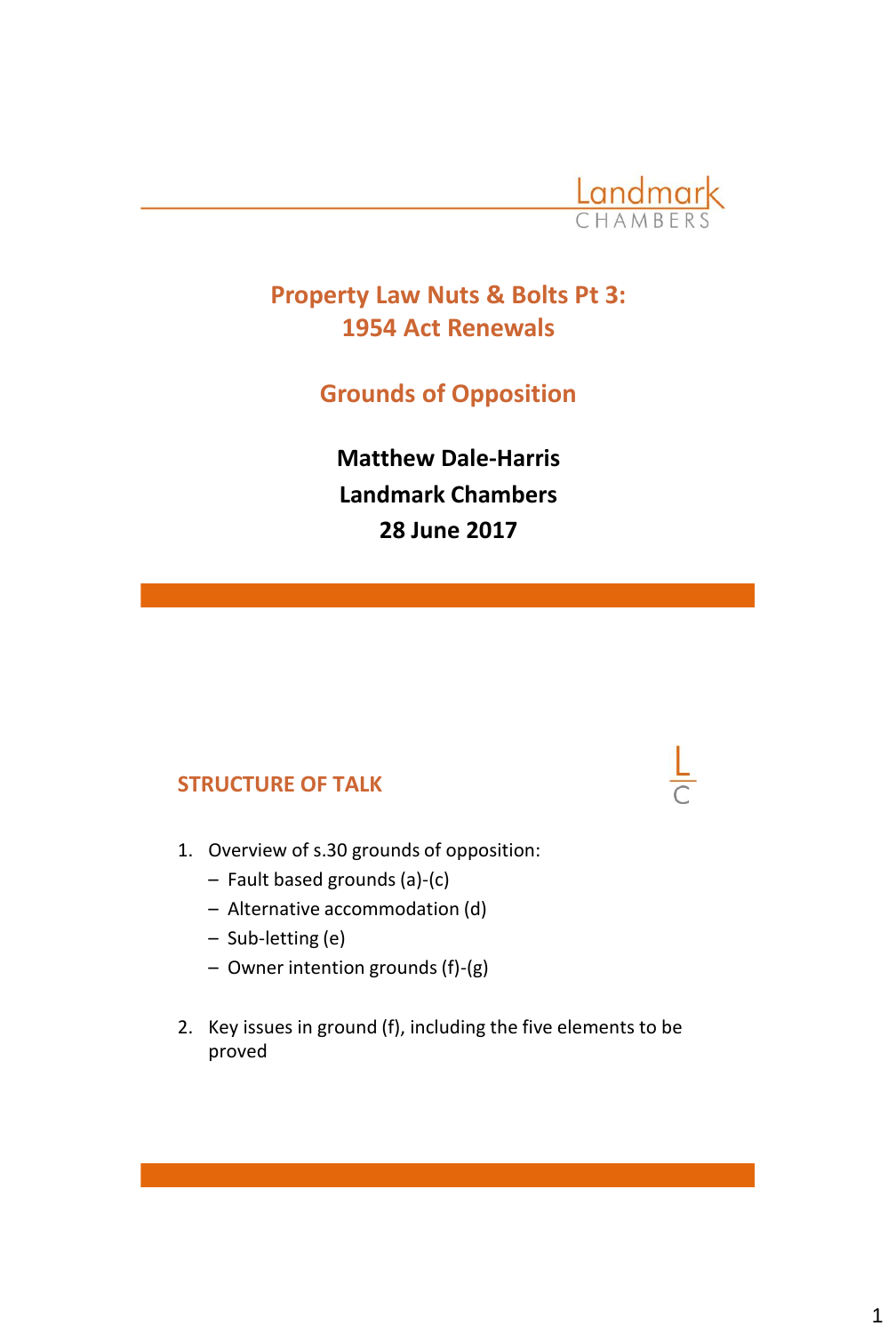#### **GROUND (A): DILAPIDATIONS**



"where under the current tenancy **the tenant has any obligations as respects the repair and maintenance** of the holding, that the tenant **ought not** to be granted a new tenancy **in view of the state of repair** of the holding, being a state **resulting from the tenant's failure to comply** with the said obligations"



#### **GROUND (B): PERSISTENT ARREARS**



"the tenant **ought not** to be granted a new tenancy in view of his **persistent delay in paying rent** which has become due"

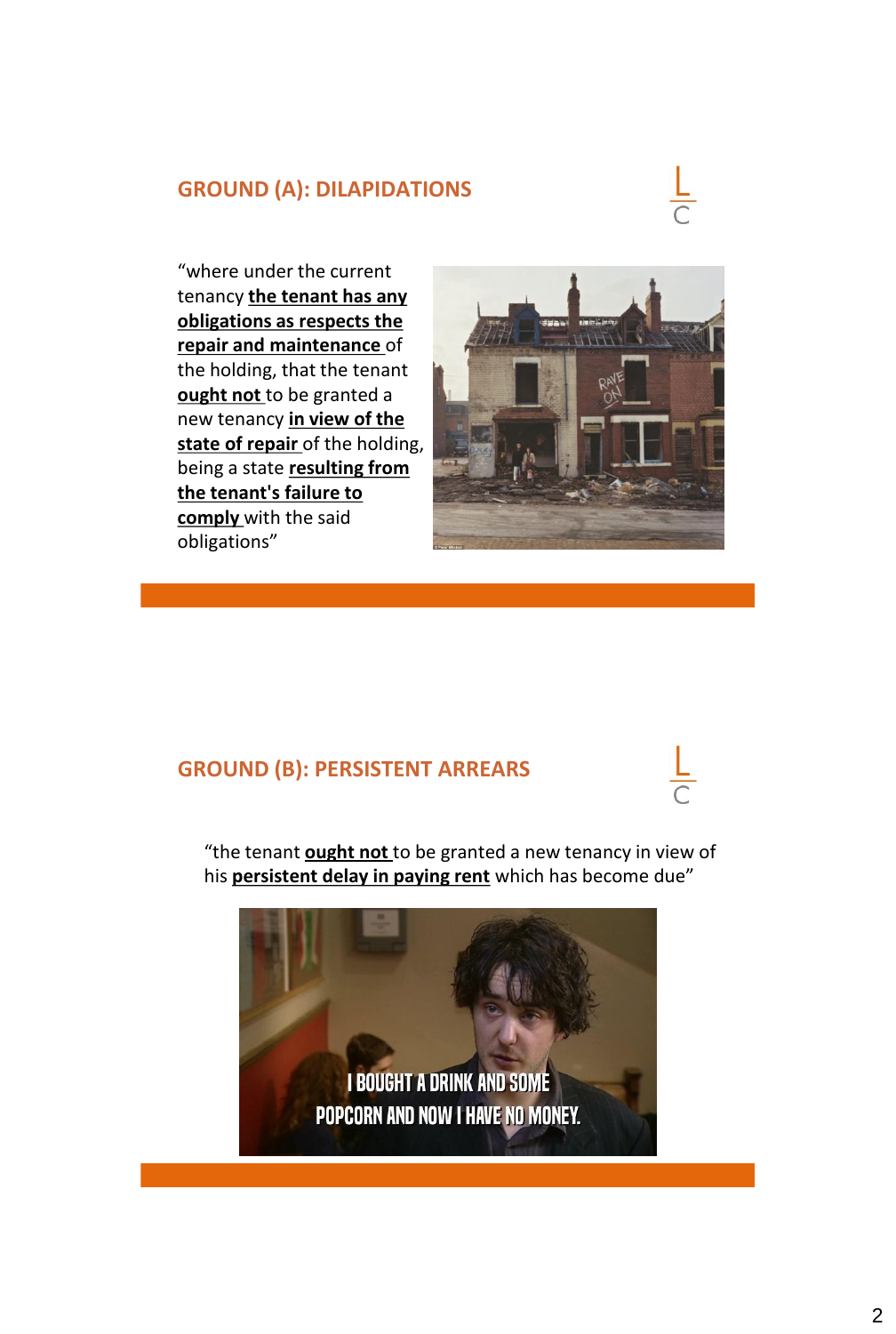#### **GROUND (C): OTHER BREACHES**



"that the tenant **ought not** to be granted a new tenancy in view of **other substantial breaches by him** of his obligations under the current tenancy, **or for any other reason connected with the tenant's use or management of the holding**"



### **GROUND (D): SUITABLE ALTERNATIVE ACCOMMODATION**

"that the landlord **has offered and is willing** to provide or secure the provision of alternative accommodation for the tenant, that **the terms on which the alternative accommodation is available are reasonable** having regard to the terms of the current tenancy and to all other relevant circumstances, and **that the accommodation and the time at which it will be available are suitable for the tenant's requirements** (including the requirement to preserve goodwill) having regard to the nature and class of his business and to the situation and extent of, and facilities afforded by, the holding"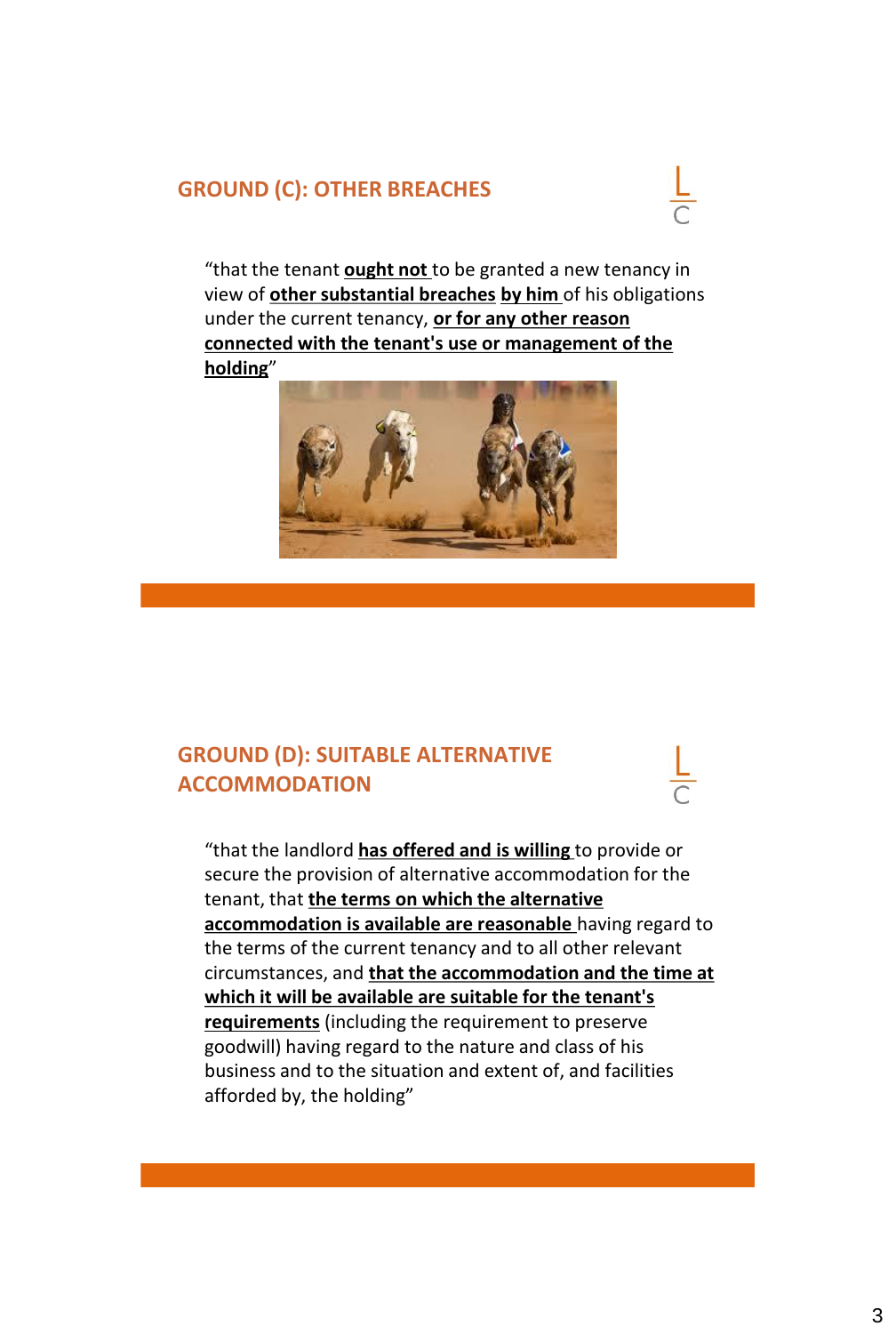#### **GROUND (E): SUBLETTING**



"where the **current tenancy was created by the sub-letting of part only** of the property comprised in a superior tenancy and the landlord is the owner of an interest in reversion expectant on the termination of that superior tenancy, **that the aggregate of the rents reasonably obtainable on separate lettings of the holding and the remainder of that property would be substantially less than the rent reasonably obtainable on a letting of that property as a whole**, that on the termination of the current tenancy the landlord **requires possession of the holding for the purpose of letting or otherwise disposing of the said property as a whole**, and that in view thereof the tenant ought not to be granted a new tenancy"

#### **GROUND (G): OWNER OCCUPATION**

"subject as hereinafter provided, that on the termination of the current tenancy the **landlord intends to occupy** the holding **for the purposes**, **or partly for the purposes**, of a business to be carried on by him therein, or as his residence."

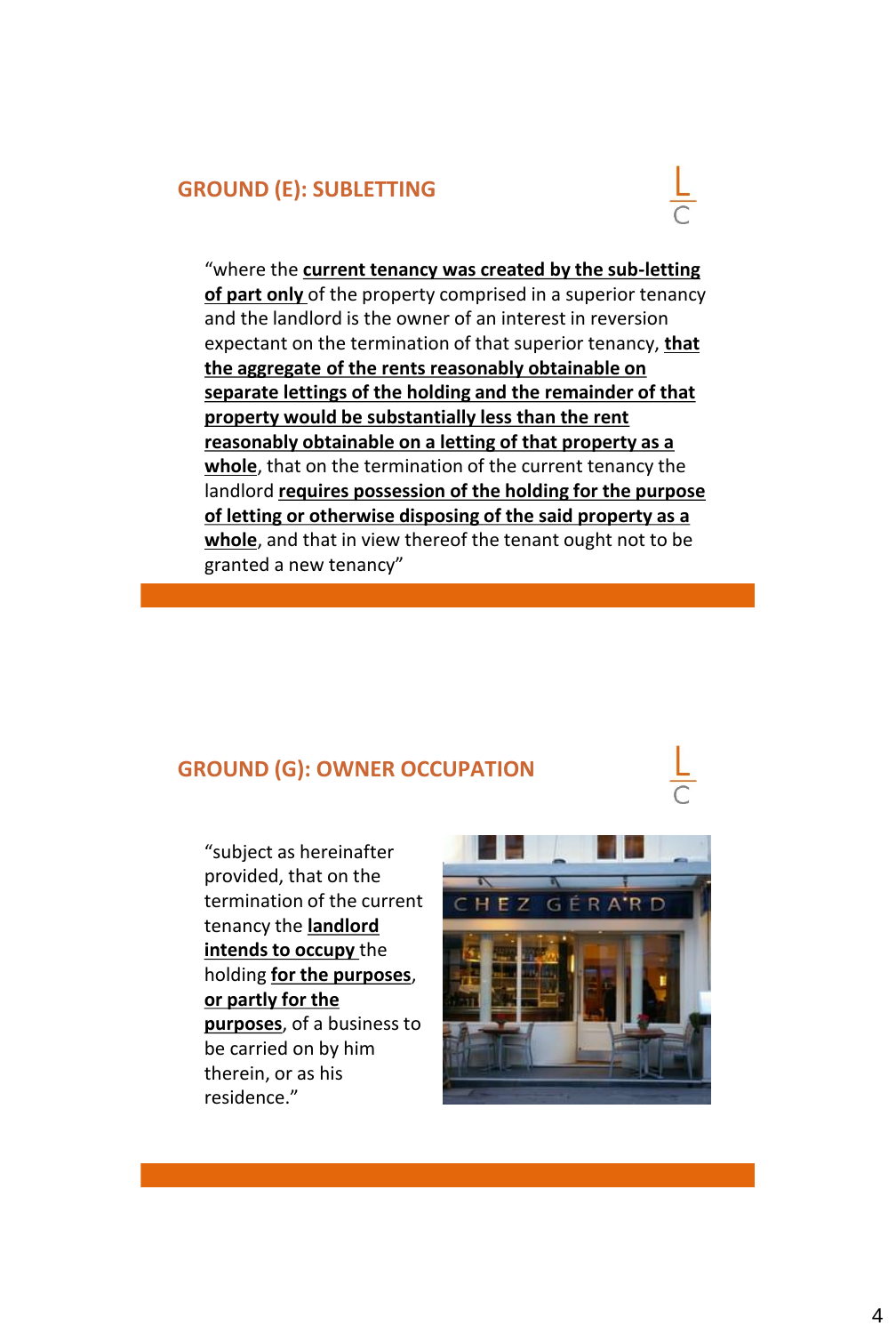# **GROUND (F): DEMOLITION & RECONSTRUCTION**

"that **on the termination of the current tenancy** the **landlord intends** to **demolish or reconstruct** the premises comprised in the holding or a substantial part of those premises **or to carry out substantial work of construction** on the holding or part thereof and that he **could not reasonably do so without obtaining possession** of the holding;"



#### **Part II: Key issues for Ground (f)**

- For LL, care is required in ensuring that his case can be made out at the relevant time.
- For T, deciding whether to go to trial depends on a tactical assessment of whether LL will be able to make out that case.
- Five elements:
	- 1. the relevant date at which the various aspects of the proposal are to be considered is on the termination of the current tenancy;
	- 2. the person who must have the relevant intention is the landlord;
	- 3. the landlord must have the necessary intention;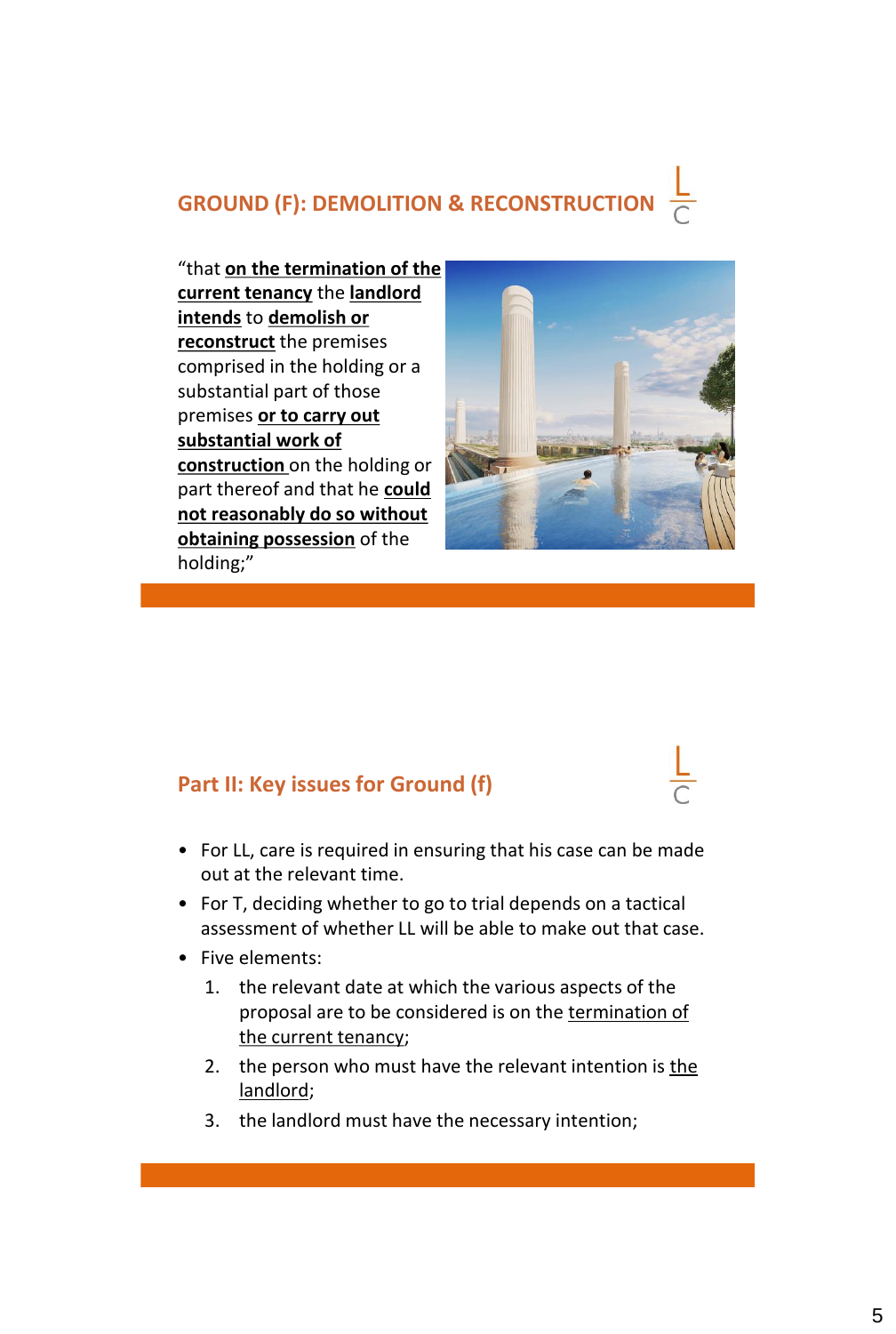

- 4. the intention must be either to-
	- demolish or reconstruct the premises comprised in the holding, or
	- demolish or reconstruct ... a substantial part of those premises, or
	- to carry out substantial work of construction on the holding, or
	- to carry out substantial work of construction on ... part thereof; and

5. the landlord could not reasonably do so without obtaining possession of the holding.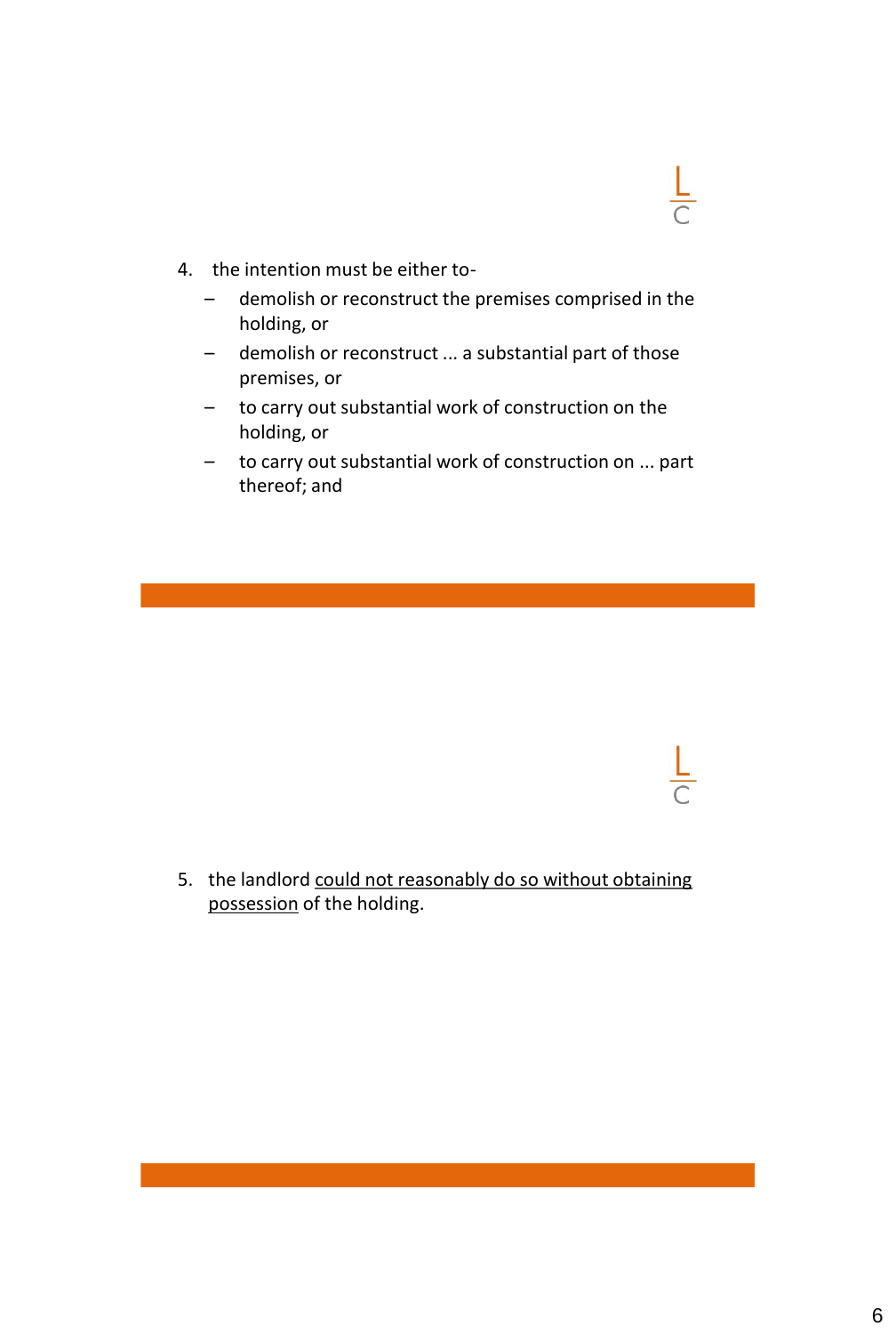#### **Key Points**



- **Element 1: "on the termination of the tenancy"**
	- Elements of each ground are to be proved *at date of hearing* (see *Betty's Café v Phillips Furnishing Stores* [1959] AC 20)*.*
	- However, at that hearing it must be proved that the Ground (f) works will be implemented *"on the termination"* of the tenancy: i.e. 3 months and disposal of claim/or date in s.25/26 notice if later.

#### • **Element 2: the Landlord**

– It is the competent landlord (under s.44) who must satisfy the terms of ground (f).

#### – Therefore:

- LL cannot intend to sell on to a developer (rather than carry out redevelopment himself)
- Issues can arise where there is a joint venture or building lease.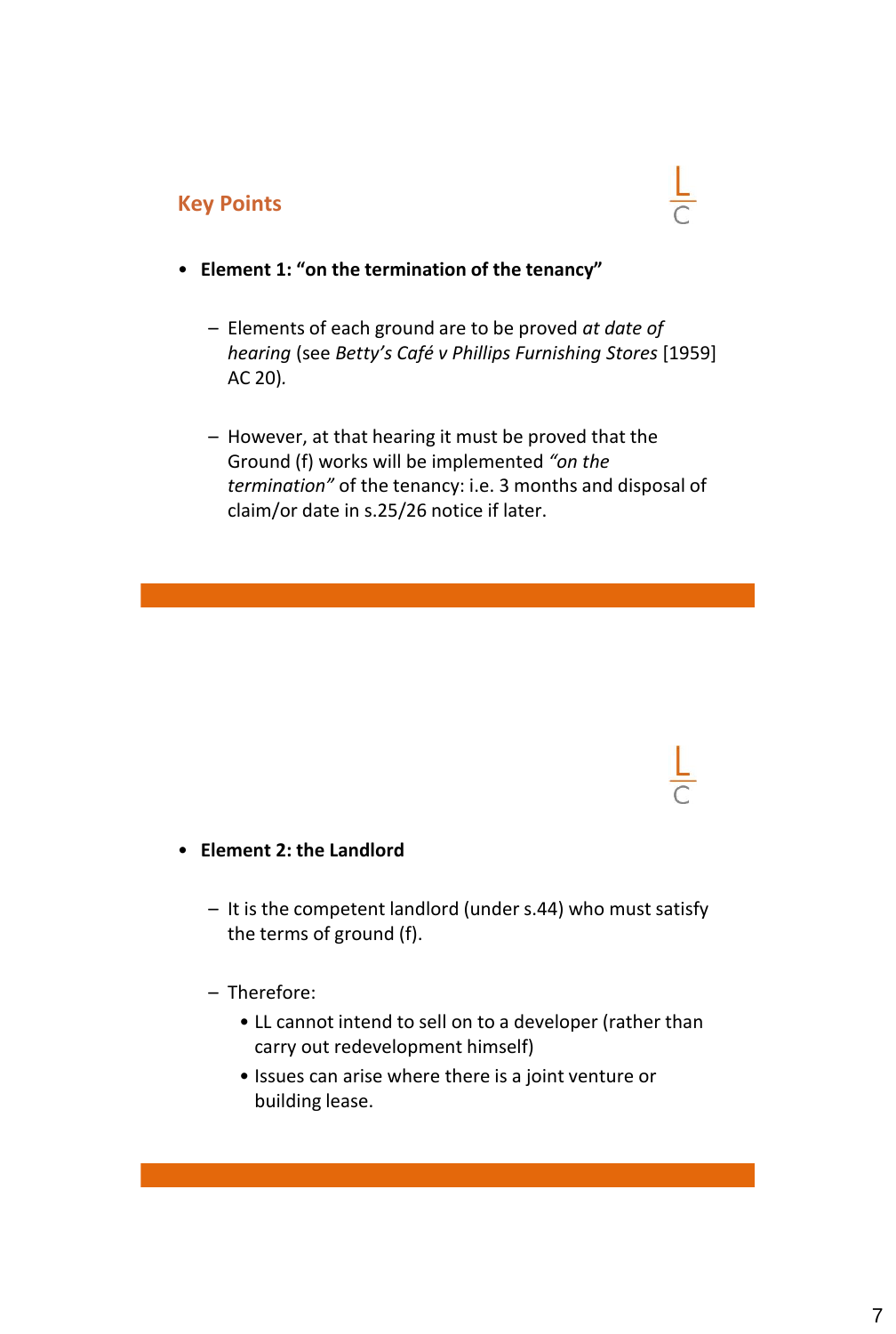#### • **Element 3: Intention**

– More than mere contemplation, with reasonable prospect of being able to bring it about: *Cunliffe v Goodman* [1950] 2 KB 237, 253 (CA) per Asquith LJ:

"*Neither project moved out of the zone of contemplation out of the sphere of the tentative, the provisional and the exploratory - into the valley of decision*."

- Intention does not have to free of ulterior motives it is legitimate for LL to want to redevelop so as to be rid of the T and his business: *Betty's Café* case.
- LL may prove intention through own oral evidence, or by evidence that he acted on advice of surveyor to implement scheme. In case of company, best evidence will be resolution of company.
- In the end often difficult for a tenant to contest.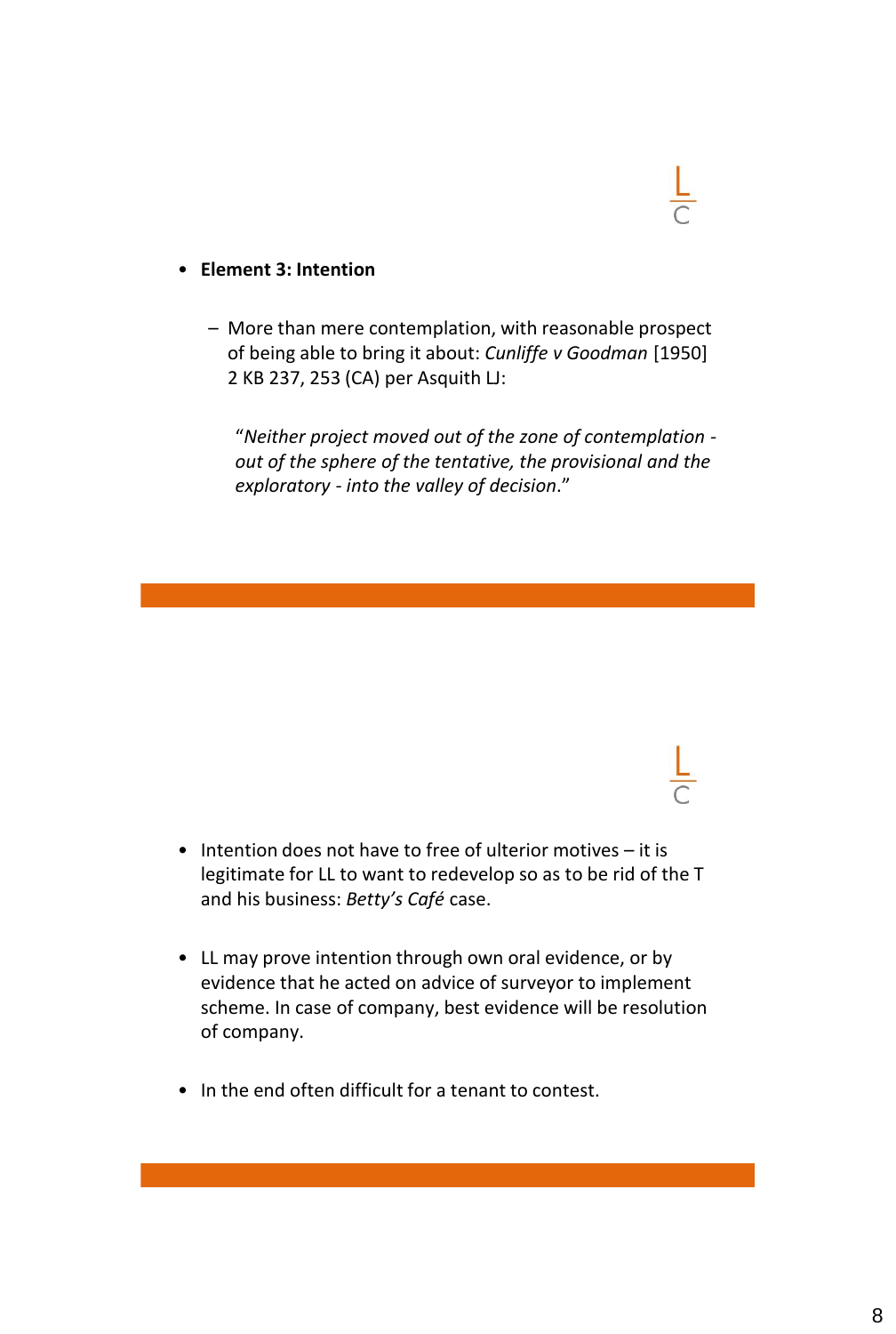

#### • **Element 4: Nature of works**

- Ground (f) extends to "demolition" or "reconstruction" or substantial works of "construction"
- Defining the works can be difficult:
	- Aggregate all the works on the holding which fall within relevant categories, as well as ancillary works
- Nature and scope of works must be substantial and within the holding.
- Often courts will look for structural work but this is simply a factor to be taken into account.

- **Element 5: Can work be reasonably carried out without obtaining possession?**
	- Fatal to ground (f) if lease allows for LL to enter premises and carry out works that he intends to do.
	- Alternative for T is to offer to grant access for works or take a tenancy of a economically separable part under s.31A.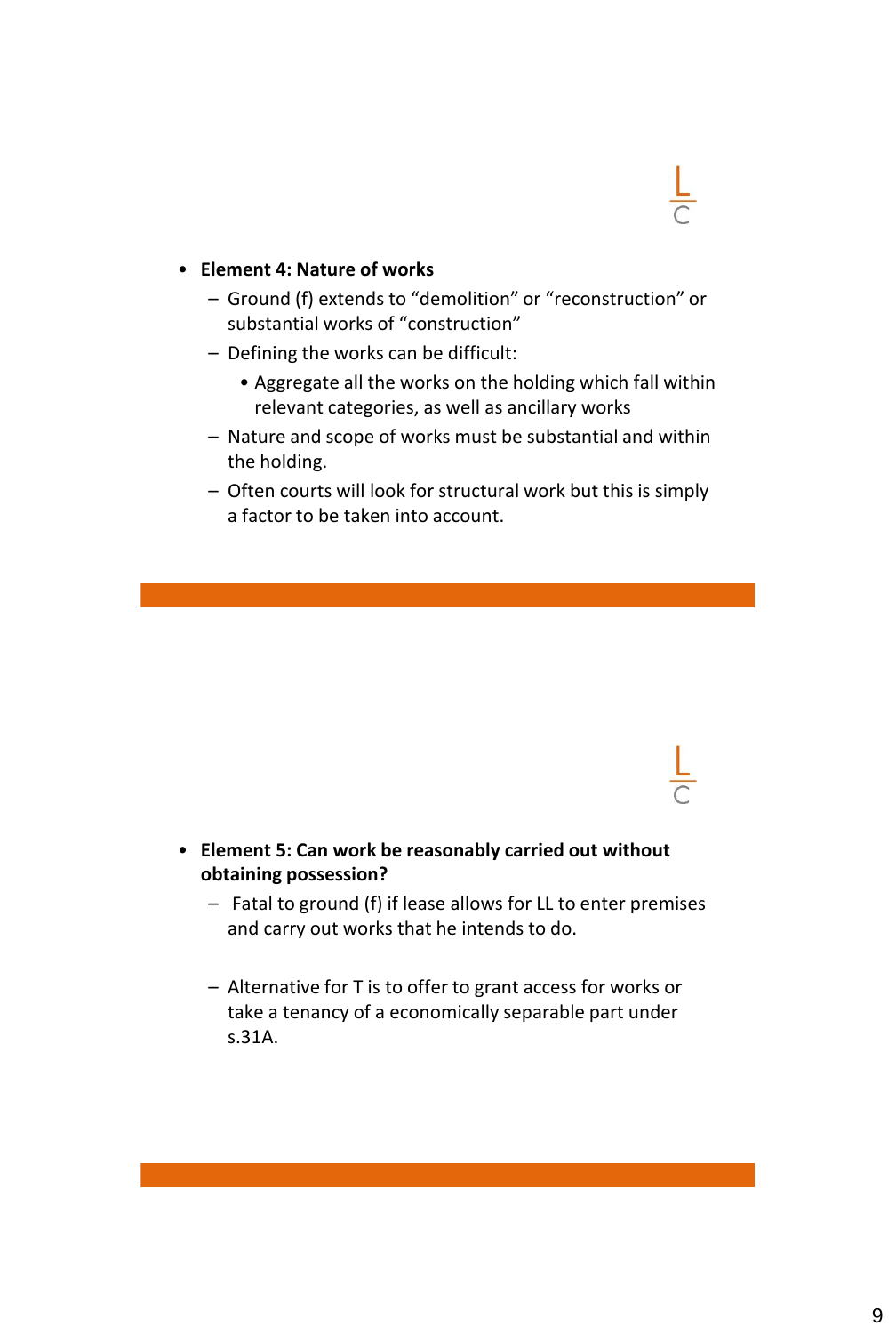#### **S.31A:**



Ground (f) not be made out if T is willing to accept:

"(a) …inclusion in ….new tenancy of **terms giving the landlord access** and other facilities for carrying out the work intended and… the **landlord could reasonably carry out the work without obtaining possession** of the holding and **without interfering to a substantial extent or for a substantial time**  with the use of the holding for the purposes of the business carried on by the tenant; or

(b) … a tenancy of an **economically separable part** of the holding and either paragraph (a) of this section is satisfied with respect to that part or possession of the remainder of the holding would be reasonably sufficient to enable the landlord to carry out the intended work."

#### **Making your choice**

- Important to take advice at early stage. Both LL and T will want to give detailed consideration to the grounds to be raised/whether they should be opposed.
- No opportunity for LL to amend after service of notice.
- Often choice is between fault based grounds and others. No compensation payable for (a)-(d); but payable for (e)-(g). If T walks away then no opportunity to alter.
- Timing is key. If grounds (a)-(d), LL will have to have reasonable belief that ground can be made out (*Stradbroke v Mitchell* [1991] EGLR 1 CA).
- Some points more expensive to litigate.